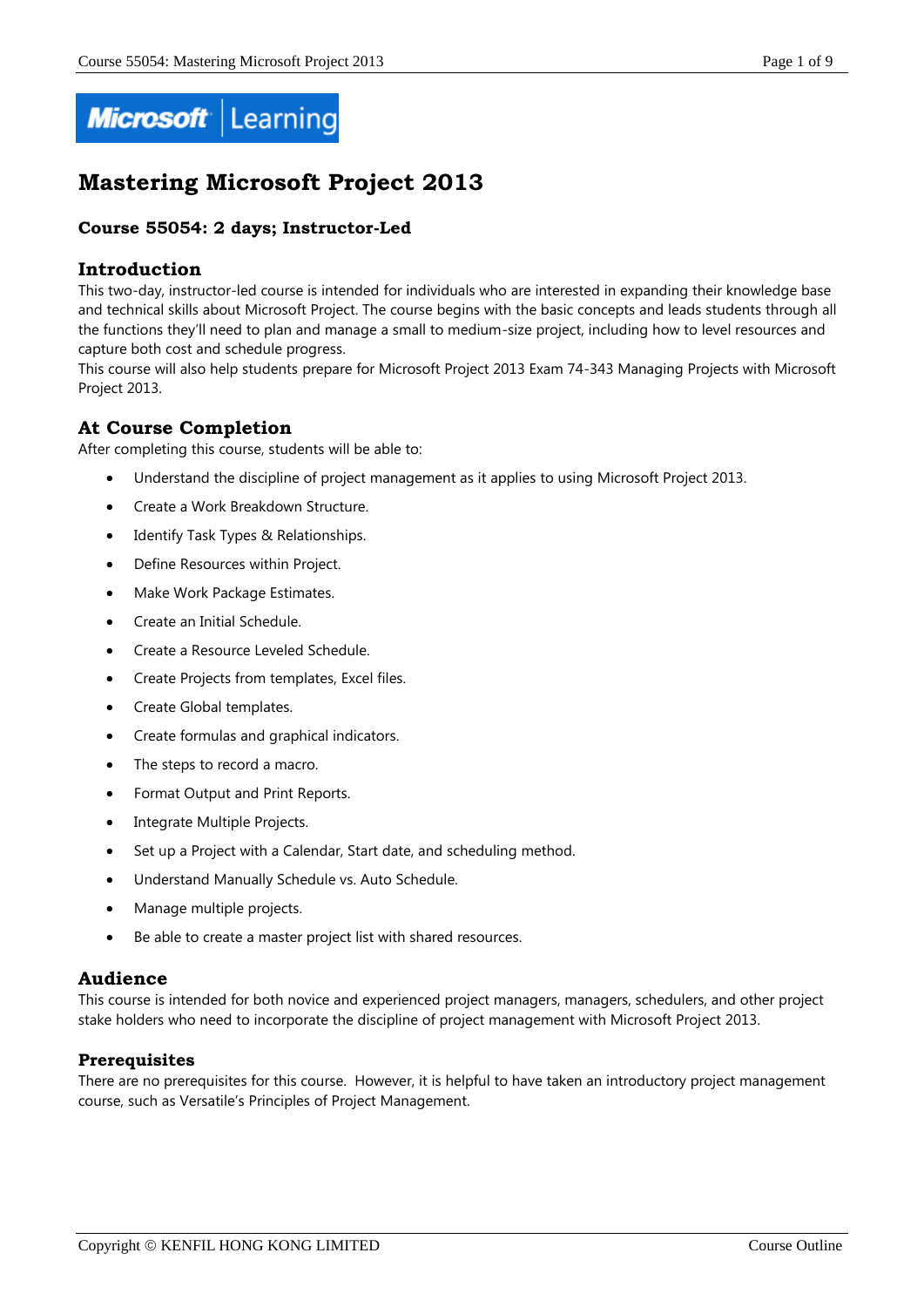# **Course Outline**

# **Module 1: Introduction to Microsoft Project**

This module provides an overview of how the features of Project relate to the job of the project manager. The module also teaches the student how to access different features by navigating through the ribbon.

### **Lessons**

- Describe how Project relates to the discipline of Project management.
- Learn what the new features are in Project 2013.
- Navigate to the primary views available using the Ribbon.
- Choose Views that display task, resource, or assignment information.
- Select table within views to change the information that is available to see and edit.
- Relate the features of Project to the 5 steps for building a plan in Project.

# **Lab: Introduction to Mastering Microsoft Project**

- Learn how to change views from a table to a chart.
- Learn the different subcommands that are under each command groups.
- Learn what functions are under the format tab.
- Learn how to access the backstage.

After completing this module, students will be able to:

- Have a fundamental understanding of how Microsoft Project will help them track their projects.
- Understand what is new in Project 2013 and how it will increase their productivity.
- Learn how the ribbon will help them get the most of out of this productivity tool.
- Learn how to quickly change views and see what is going on with their projects.
- Understand the 5 essential steps in building a successful project plan.

# **Module 2: A Quick and Easy Overview of Managing with Project**

This module demonstrates the required steps to create and use Microsoft Project 2013 through the life cycle of a project.

# **Lessons**

- Create a new project and prepare it for data entry.
- Enter project tasks.
- Sequence the tasks.
- Define resources.
- Estimate Task duration and assign resources.
- Baseline the project.
- Track project progress.

# **Lab: Creating a Basic Project with a template**

- Learn how to create a project plan from a template.
- Learn how to turn off the timeline.
- Learn how to change the project start date.
- Learn how to add holidays to the company calendar.

# **Lab: Creating a Basic Project**

- Learn how to add resources and their cost.
- Learn how to switch views.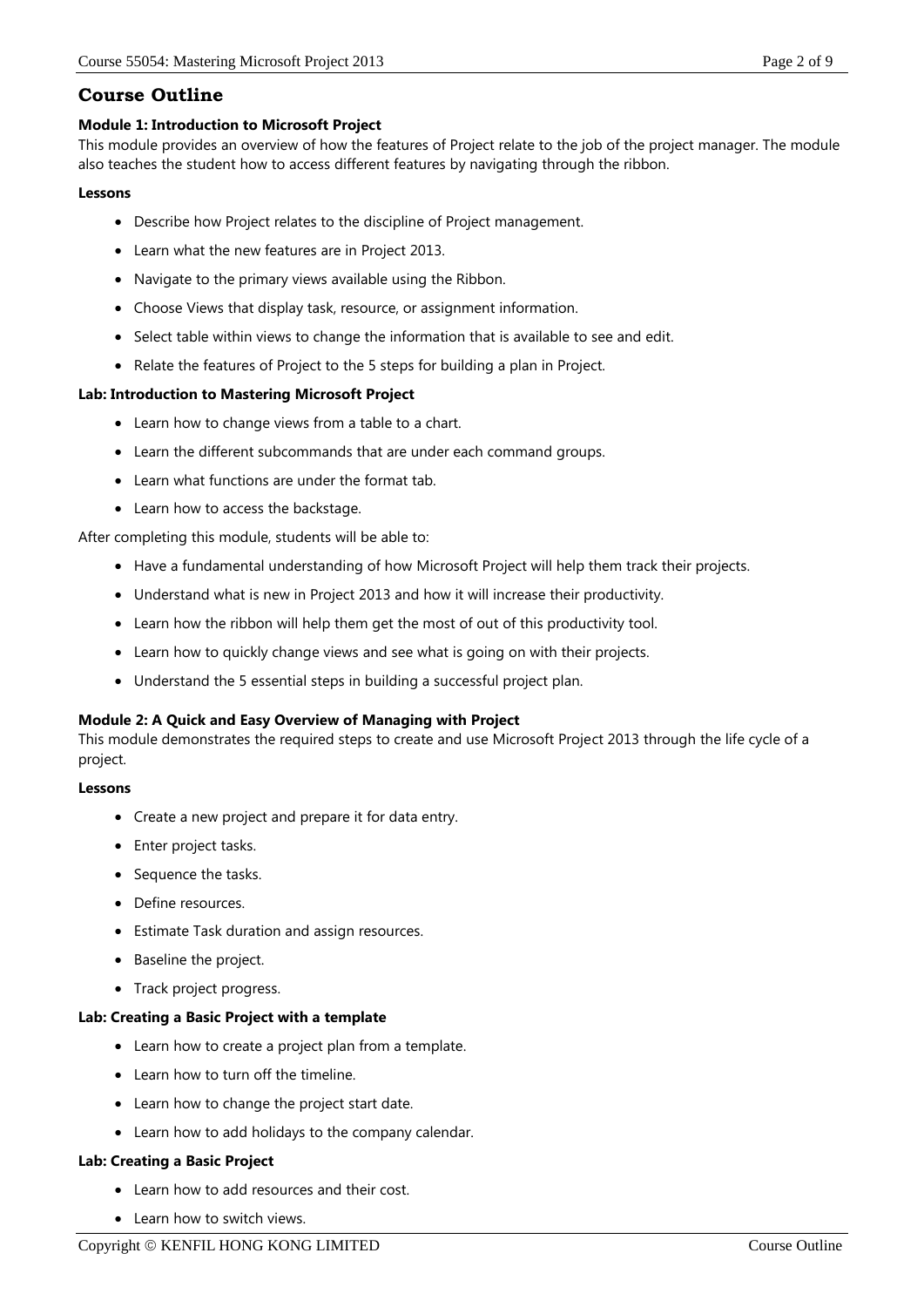- Learn how to insert summary tasks.
- Learn how to link tasks and summary tasks.

After completing this module, students will be able to:

- Prepare a new project plan and set the date and other basic information.
- Enter detailed project information.
- Understand how to sequence tasks.
- Understand and define basic resource types.
- Assign resources to tasks.
- Understand the benefits of baselining a project or specific tasks.
- Understand the basics of how to track project progress.

#### **Module 3: Setting Up a Project**

This module explains how to create a new project and establish the basic constraints that Microsoft Project 2013 will use for its calculations.

#### **Lessons**

- Use multiple methods to create a new project from an Excel file and a SharePoint Tasks list.
- Establish one or more calendars to constrain resource availability.
- Configure Project to calculate the schedule from the Start Date forward, or from the Finish Date backward.

### **Lab: Setting Up a Project**

- Learn how to add Holidays to the company calendar.
- Learn how to make a custom calendar.
- Learn how to set the Project Start date.
- Learn how to set constraints.

After completing this module, students will be able to:

- Create a new project using a template, Excel, a SharePoint Tasks List or a new Project file.
- Establish one or more calendars to constrain resource availability.
- Configure Microsoft Project to calculate the schedule from the Start Date forward or from the Finish Date backward.

#### **Module 4: Manually Schedule vs. Auto Schedule**

This module explains how to how to manually schedule project tasks and how to leverage the auto schedule feature.

#### **Lessons**

• Students practice switching tasks between Manually Schedule and Auto Schedule modes. By switching modes, students learn the impact made on the project schedule and the individual tasks.

#### **Lab: Explore Task Modes**

- Describe which project functions are turned off for tasks using Manually Schedule mode.
- Change the task mode from Manually Schedule to Auto Schedule and back.
- Identify tasks that are in Manually Schedule mode by the task mode column and shape on the Gantt chart.
- Describe situations that are particularly appropriate for using Manually Schedule.
- Describe the limitations that a user must be aware of when using Manually Schedule mode.

After completing this module, students will be able to:

Understand how to turn on Manually Schedule and Auto Schedule.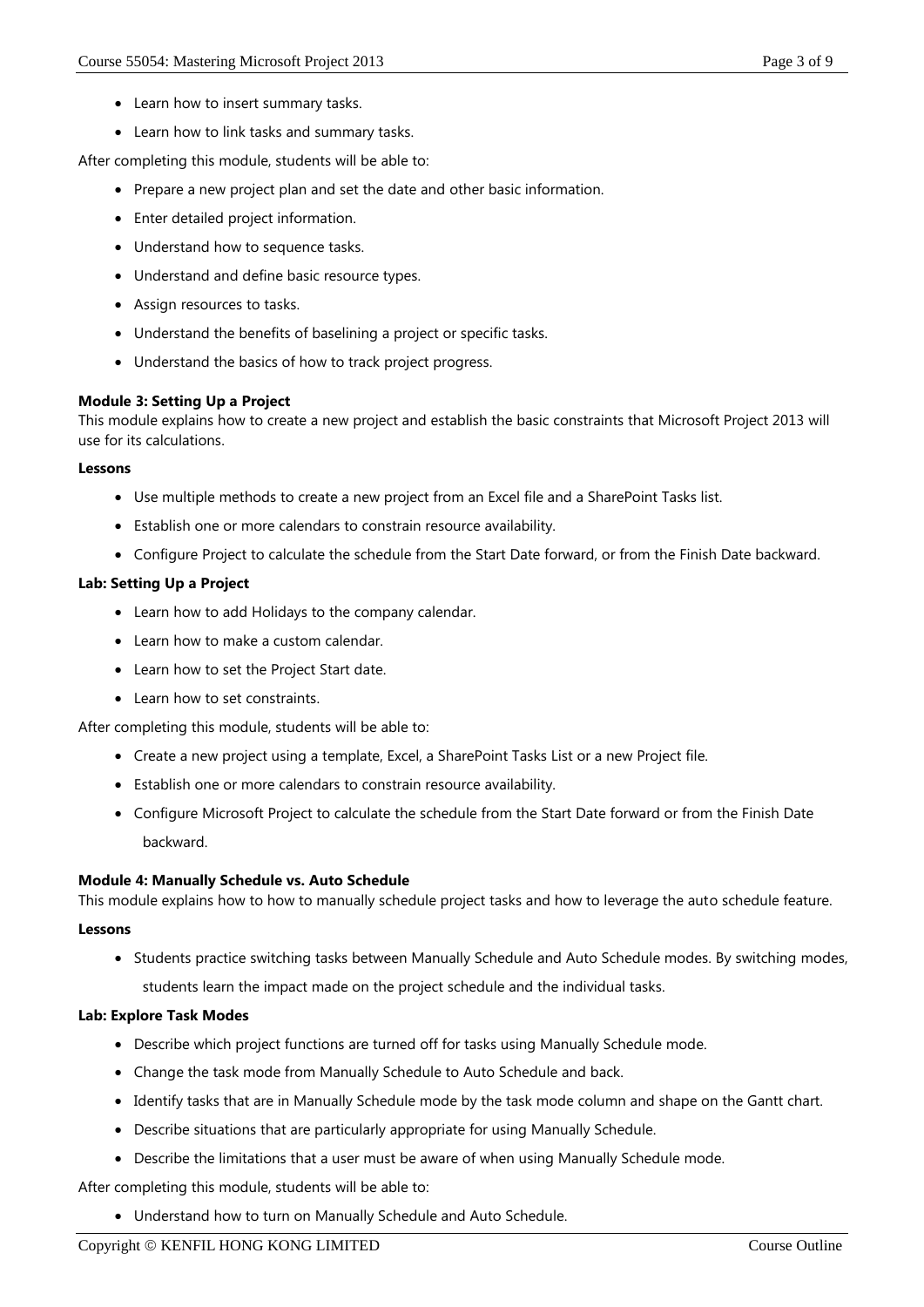- Understand when to use Manually Schedule.
- Understand the limitations of Manually Scheduling.

#### **Module 5: Creating a Work Breakdown Structure**

This module explains how to create a useful work breakdown structure and enter it into Microsoft Project.

#### **Lessons**

- Build and use summary and subordinate tasks.
- Understand and use milestones.
- Develop WBS Outlines.
- Assign completion criteria.
- Evaluate the WBS.
- Understand and use WBS templates.

#### **Lab: Manipulate a WBS**

- Learn how to create and manipulate WBS.
- Learn how to utilize an Outline.
- Learn how to create notes within tasks.

#### **Lab: Supporting the Project Plan**

- Learn how to hyperlink project artifacts to your project plan.
- Learn how to create reoccurring tasks.

After completing this module, students will be able to:

- Build and use summary and subordinate tasks.
- Understand and use milestones.
- How to organize the WBS.
- How to format the WBS.
- Develop WBS outlines.
- Assign completion criteria.
- Evaluate the WBS.
- Understand and use WBS outlines.
- Understand how to link Project artifacts to their projects.
- Understand how to create notes on tasks.

#### **Module 6: Identifying Task Relationships**

This module explains the rules for establishing dependency links between tasks and how to use Project to display these dependencies.

#### **Lessons**

- Understand the different types of task relationships.
- Understand and use various methods to create relationships.
- Determine and display task sequence.
- Understand and use lag, lead, and delay.
- Understand the new feature of Task Paths.

#### **Lab: Display the sequence**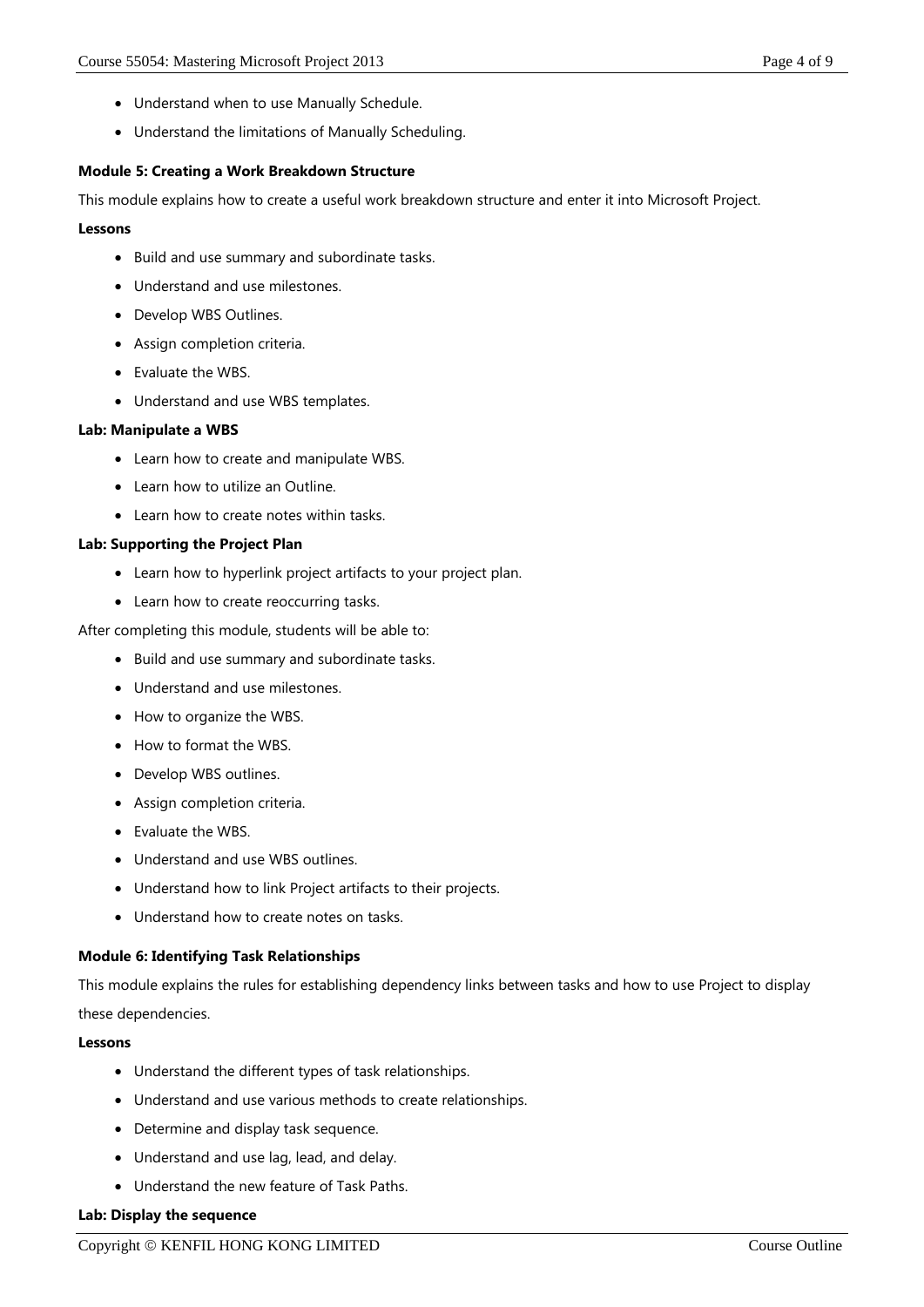- Identify the different ways to create dependent relationships
- Format a Network diagram.
- Modifying dependency lines.
- Modifying items to be shown on the critical path.

After completing this module, students will be able to:

- Understand the different types of task relationships.
- Understand and use various methods to create relationships.
- Determine and display task sequence.
- Understand how to use Lag, Lead and Delay.

### **Module 7: Defining Resources within Project**

This module explains how to enter resources and specific resource information in Microsoft Project and assign

resources to specific tasks.

#### **Lessons**

- Define resource types.
- Define individual resources that will be used on the project.
- Record the cost(s) of using each type of resource.
- Record the limit of availability for each type of resource by establishing a resource calendar and defining the maximum units of that resource.

#### **Lab: Resource Calendar and Availability**

- Add holidays to a standard calendar.
- Applying different types of calendars to a project and analyzing the impact to the project schedule.
- Applying vacation schedules to the calendar.
- Replace resources based upon the resource's calendar.

After completing this module, students will be able to:

- Define the different types of resources.
- Define individual resources that will be used on the project.
- Record the cost(s) of using each type of resource.
- Record the limit of availability for each type of resource by establishing a resource calendar and defining the maximum units of that resource.

#### **Module 8: Making Work Package Estimates**

This module explains how Microsoft Project calculates task duration, task work (effort) and task resources. Students will be able to choose among three task types as they enter task estimates and they will know which task type is appropriate for the type of estimate they are making.

#### **Lessons**

- Enter estimates for duration and costs for each task.
- Distinguish between task types and describe when each is appropriate.
- Describe the relationship between work, units, and duration.
- Describe the way Effort Driven scheduling is affected by work, units, and duration.
- Assign tasks to resources using the Team Planner view.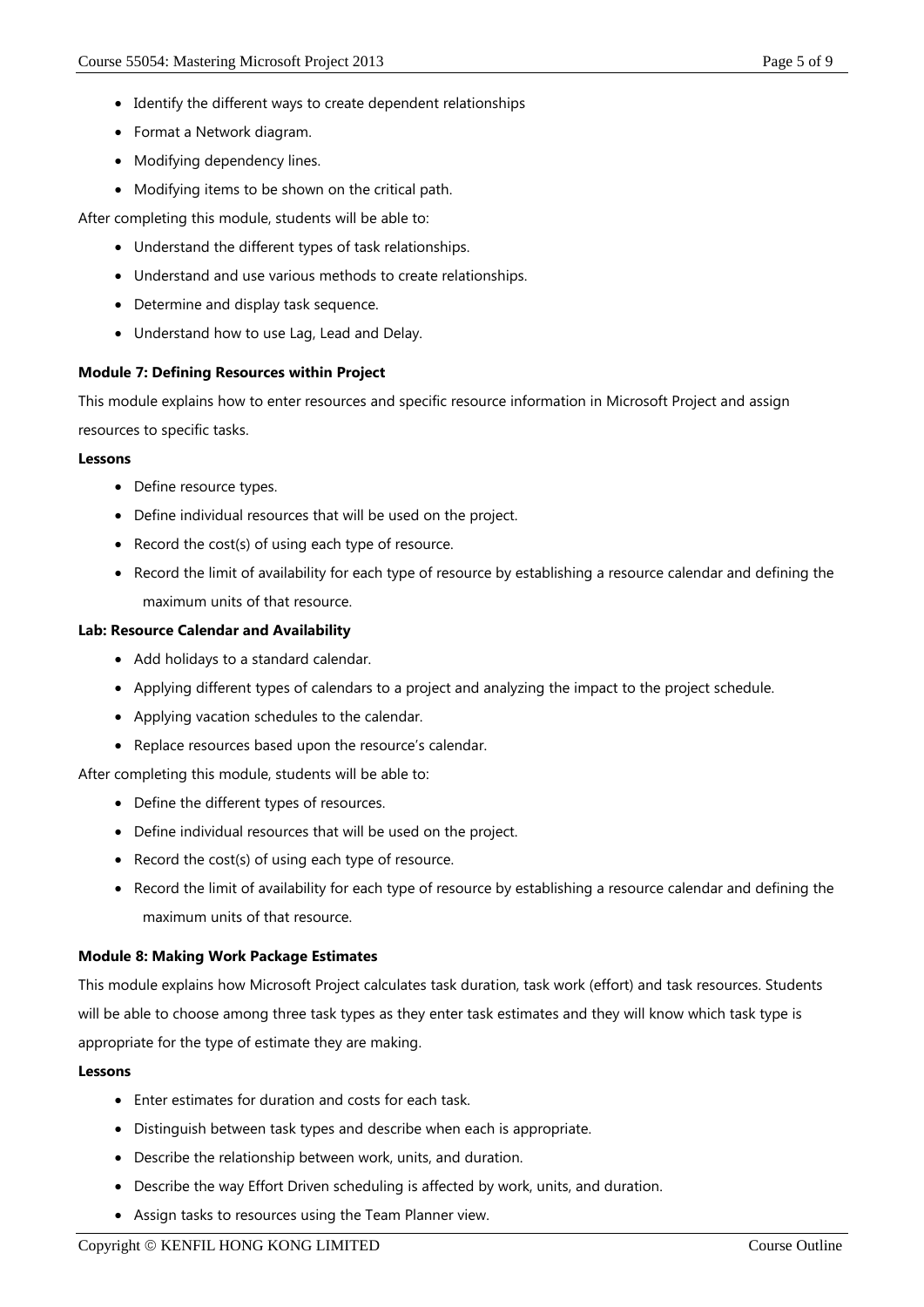#### **Lab: Work, Duration and Labor**

- Analyze the impact of duration, work, and labor.
- Create material resources and assigning cost to the resource.
- Understand how to leverage Project statistics
- Apply a material resource to a task and examine the impact to project costs.

After completing this module, students will be able to:

- Assign values for resources, duration and work.
- Understand task types.
- Understand Effort Driven scheduling.
- Understand material resources and their costs to a project plan.

### **Module 9: Creating an Initial Schedule**

This module explains how Project calculates a schedule based on task relationships and task duration. Students will

understand the purpose of identifying critical path tasks and will be able to identify schedule float within the project.

#### **Lessons**

- Calculate float and identify a project's critical path.
- Understand and identify task constraints.
- Create milestones.
- Use the Task Inspector to troubleshoot the initial schedule.

#### **Lab: Calculating an Initial schedule**

Reviewing changes that can have a positive or negative impact on the project plan.

After completing this module, students will be able to:

- Identify the critical path.
- Understand difference between slack and slippage.
- Calculate float.
- How to leverage constraints.
- How to get the benefit from the Task Inspector, and the impact of changes on a project schedule.

#### **Module 10: Create a Resource Leveled Schedule**

This module explains how over-allocated resources create unrealistic schedules and shows methods for rescheduling in order to create a realistic schedule based on resource availability.

#### **Lessons**

- Adjust a project schedule to account for limited people and other resources.
- View the overall cost and schedule of a project.
- Identify resources that have been overallocated for a project schedule.
- Use multiple ways to adjust tasks and assignments to remove over allocation for any resource.

#### **Lab: Resource Leveling**

- Evaluate the project's resource plan using the resource views.
- Adjust the schedule manually.
- Adjust the schedule using the leveling feature.

After completing this module, students will be able to: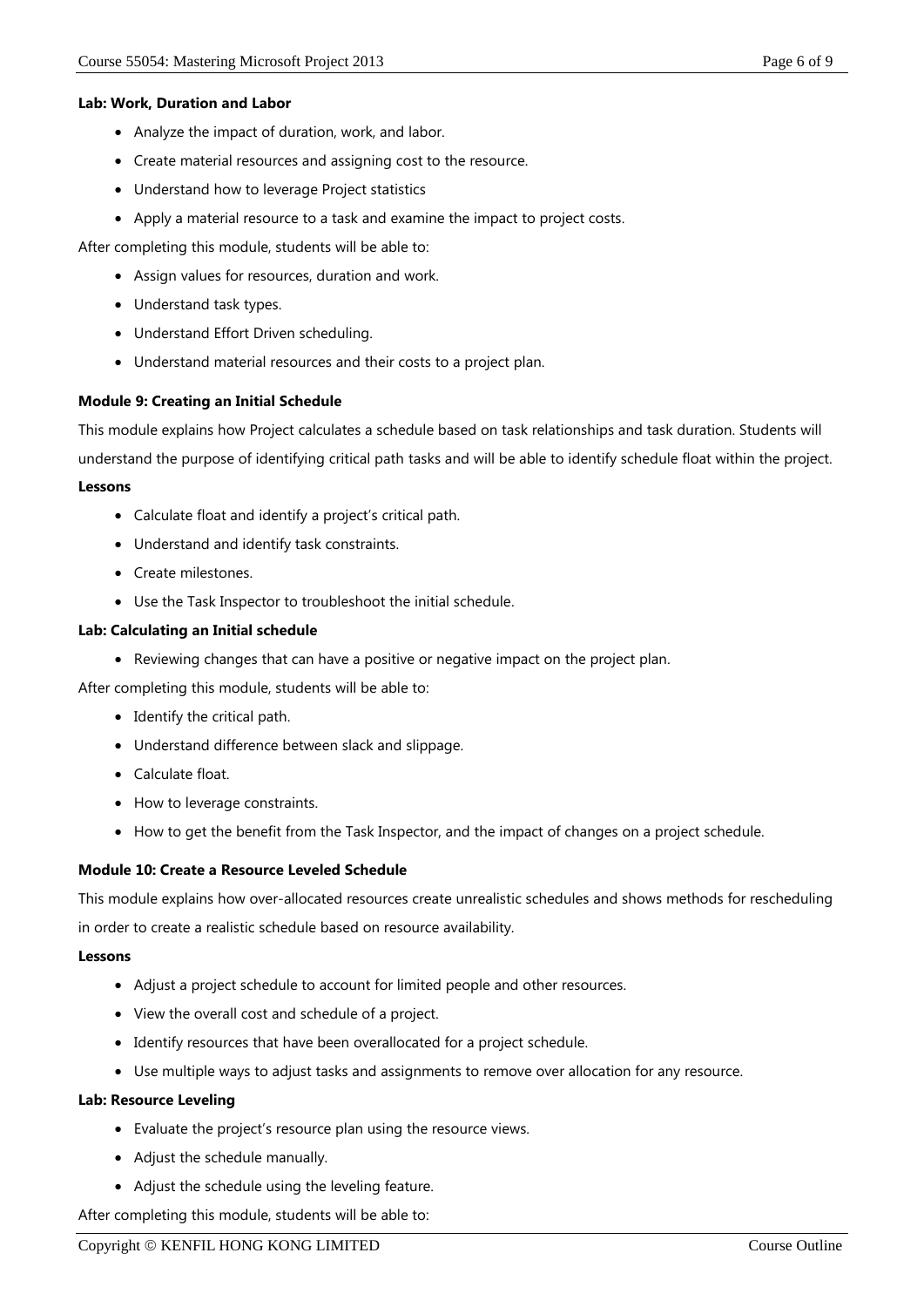- Adjust a project schedule to account for limited resources.
- View the overall cost and schedule of a project.
- Identify resources that are over- allocated for a project schedule.
- Use multiple ways to adjust tasks and assignments to remove over- allocation for any resource.

### **Module 11: Managing the Project**

This module explains how to use Microsoft Project to control a project. Students will save their plan to a baseline and see how entering actual task performance data enables them to view differences between planned and actual performance.

#### **Lessons**

- Learn how to set a baseline.
- Lean how to enter and track project performance data.
- Learn how to apply different tracking methods.
- Learn how to perform a variance analysis on a project.

#### **Lab: The Baseline**

- Use Project Statics to see the changes in a project plan.
- Use the variance tables to understand the changes in a project plan.
- Understand the value of baselining.

#### **Lab: Baselining & Tracking Performance**

- Understand the value of Baselining a project.
- Understand how to Enter Actuals and measuring their impact.

#### **Lab: Variance**

Understand how variance is calculated with cost, finish and work.

After completing this module, students will be able to:

- Set a baseline.
- Enter and manage project performance data.
- Pick a tracking method.
- Perform variance analysis.
- Sync Projects results with SharePoint.

#### **Module 12: Formatting Output and Printing Reports**

Participants will be able to control project output by creating and using Custom Fields, Sorting, Filtering, and Grouping of the project data.

#### **Lessons**

- $\bullet$  Print
- Views
- Formats
- Sorting
- Filtering
- Grouping
- Custom Fields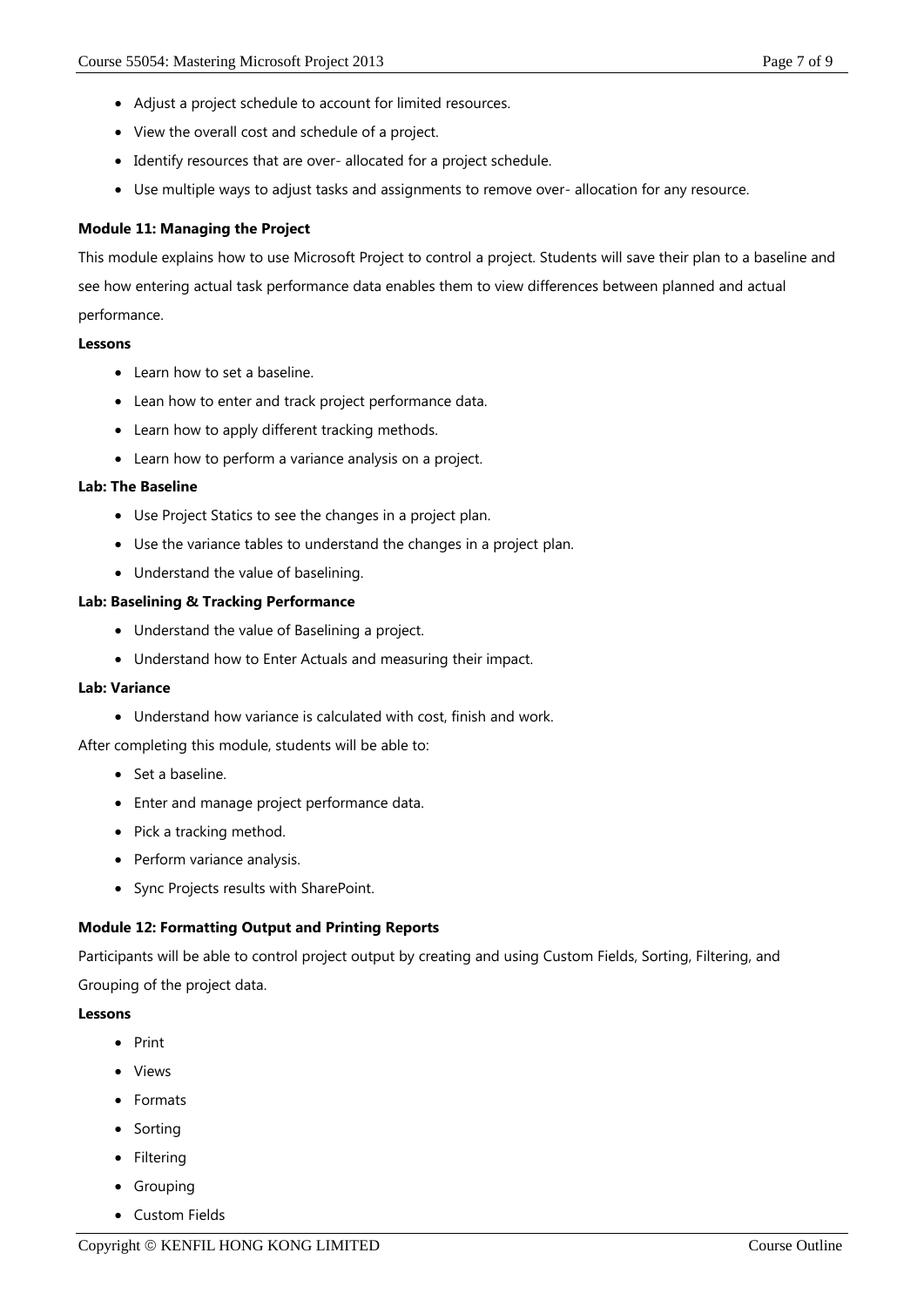- Reporting
- Other File Formats

# **Lab: Use the Grouping Feature**

- Create new fields to group.
- Create new group fields.
- Create new views.

# **Lab: Create Reports in Project 2013**

- Learn how to leverage Microsoft Project's View Report features.
- Learn how to create a Visual Report.

After completing this module, students will be able to:

- Create standardized views, with the power of sorting, filtering and grouping.
- Customize a variety of standard reports.
- Learn how to use Visual Reports.
- Export reports in a variety of formats.

# **Module 13: Managing Multiple Projects**

This module explains how to view many projects as parts of one very large project in order to gain new views on resource availability and task relationships among projects.

### **Lessons**

- Learn how to use common resources among multiple projects.
- Learn how to link tasks between multiple projects.
- Learn how to create a consolidated view of multiple projects.

# **Lab: Identifying Overallocated Resources from a Resource Pool and Consolidated File**

- Learn how to create a master project file.
- Open Resource Pool.
- Learn how to look for over-allocated resources.

After completing this module, students will be able to:

- Use common resources among multiple projects.
- Link tasks between multiple projects.
- Create a consolidated view of multiple projects and shared resources.

# **Module 14: Advanced Topics**

This module explains how to leverage some of the advanced features of Microsoft Project.

# **Lessons**

- Learn how to customize the Ribbon and the Quick Access Toolbar.
- Learn how to customize WBS numbering.
- Learn the concepts of Formulas and Graphical indicators.
- Learn the purpose of the Global template and Organizer.
- Learn how to use Task Deadlines.
- Learn how to use Task Deadlines.

# **Lab: Recording a Macro in Project 2013**